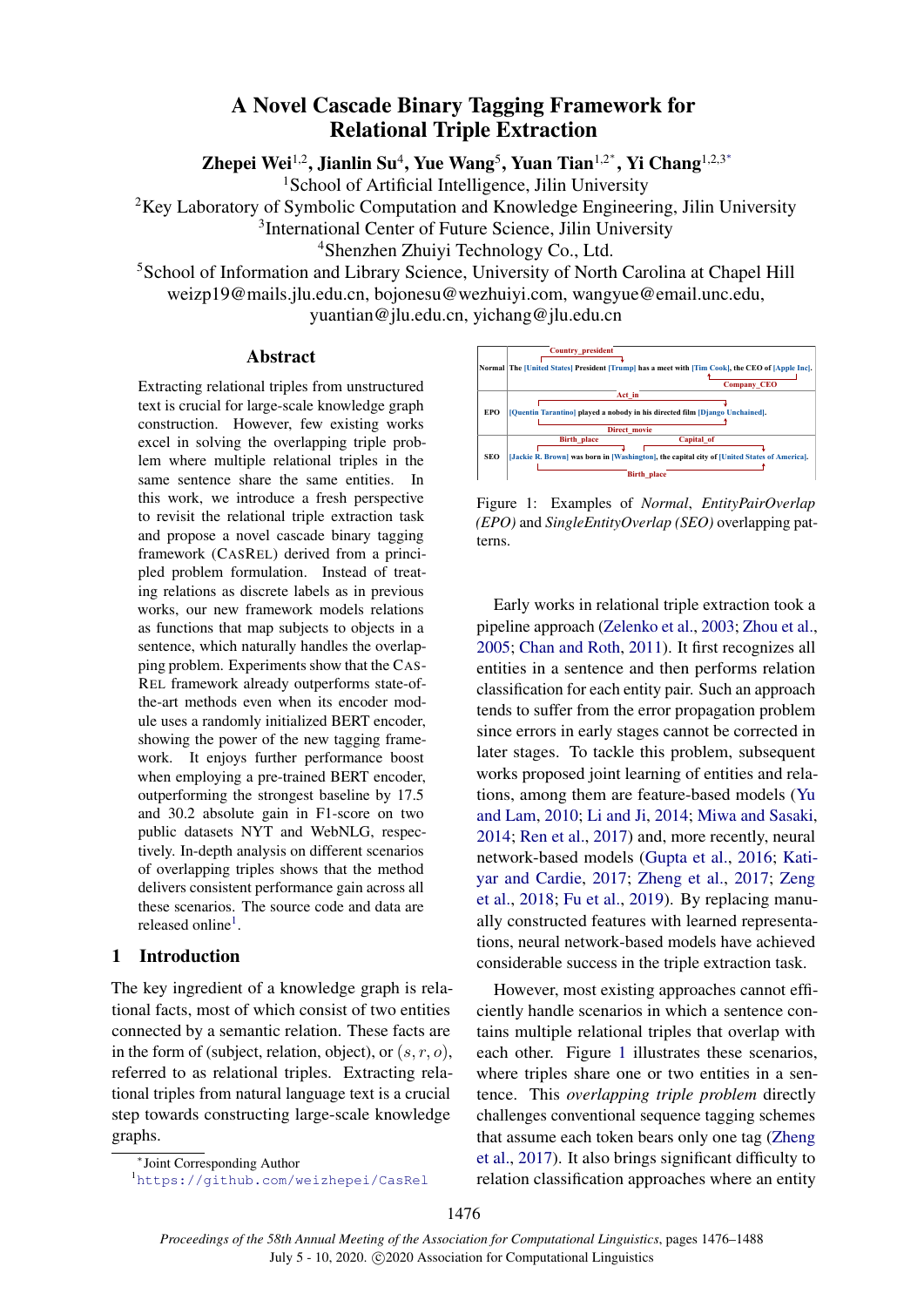pair is assumed to hold at most one relation [\(Miwa](#page-8-5) [and Bansal,](#page-8-5) [2016\)](#page-8-5). [Zeng et al.](#page-9-6) [\(2018\)](#page-9-6) is among the first to consider the overlapping triple problem in relational triple extraction. They introduced the categories for different overlapping patterns as shown in Figure [1](#page-0-1) and proposed a sequence-to-sequence (Seq2Seq) model with copy mechanism to extract triples. Based on the Seq2Seq model, they further investigate the impact of extraction order [\(Zeng](#page-9-7) [et al.,](#page-9-7) [2019\)](#page-9-7) and gain considerable improvement with reinforcement learning. [Fu et al.](#page-8-4) [\(2019\)](#page-8-4) also studied the overlapping triple problem by modeling text as relational graphs with a graph convolutional networks (GCNs) based model.

Despite their success, previous works on extracting overlapping triples still leave much to be desired. Specifically, they all treat relations as discrete labels to be assigned to entity pairs. This formulation makes relation classification a hard machine learning problem. First, the class distribution is highly imbalanced. Among all pairs of extracted entities, most do not form valid relations, generating too many negative examples. Second, the classifier can be confused when the same entity participates in multiple valid relations (overlapping triples). Without enough training examples, the classifier can hardly tell which relation the entity participates in. As a result, the extracted triples are usually incomplete and inaccurate.

In this work, we start with a principled formulation of relational triple extraction right at the triple level. This gives rise to a general algorithmic framework that handles the overlapping triple problem by design. At the core of the framework is the fresh perspective that instead of treating relations as discrete labels on entity pairs, we can model relations as functions that map subjects to objects. More precisely, instead of learning relation classifiers  $f(s, o) \rightarrow r$ , we learn *relation-specific taggers*  $f_r(s) \rightarrow o$ , each of which recognizes the possible object(s) of a given subject under a specific relation; or returns no object, indicating that there is no triple with the given subject and relation. Under this framework, triple extraction is a two-step process: first we identify all possible subjects in a sentence; then for each subject, we apply relationspecific taggers to simultaneously identify all possible relations and the corresponding objects.

We implement the above idea in CASREL, an end-to-end cascade binary tagging framework. It consists of a BERT-based encoder module, a subject tagging module, and a relation-specific object tagging module. Empirical experiments show that the proposed framework outperforms state-of-theart methods by a large margin even when the BERT encoder is *not* pre-trained, showing the superiority of the new framework itself. The framework enjoys a further large performance gain after adopting a pre-trained BERT encoder, showing the importance of rich prior knowledge in triple extraction task.

This work has the following main contributions:

- 1. We introduce a fresh perspective to revisit the relational triple extraction task with a principled problem formulation, which implies a general algorithmic framework that addresses the overlapping triple problem by design.
- 2. We instantiate the above framework as a novel cascade binary tagging model on top of a Transformer encoder. This allows the model to combine the power of the novel tagging framework with the prior knowledge in pretrained large-scale language models.
- 3. Extensive experiments on two public datasets show that the proposed framework overwhelmingly outperforms state-of-the-art methods, achieving 17.5 and 30.2 absolute gain in F1-score on the two datasets respectively. Detailed analyses show that our model gains consistent improvement in all scenarios.

### 2 Related Work

Extracting relational triples from unstructured natural language texts is a well-studied task in information extraction (IE). It is also an important step for the construction of large scale knowledge graph (KG) such as DBpedia [\(Auer et al.,](#page-8-6) [2007\)](#page-8-6), Freebase [\(Bollacker et al.,](#page-8-7) [2008\)](#page-8-7) and Knowledge Vault [\(Dong et al.,](#page-8-8) [2014\)](#page-8-8).

Early works [\(Mintz et al.,](#page-8-9) [2009;](#page-8-9) [Gormley et al.,](#page-8-10) [2015\)](#page-8-10) address the task in a pipelined manner. They extract relational triples in two separate steps: 1) first run named entity recognition (NER) on the input sentence to identify all entities and 2) then run relation classification (RC) on pairs of extracted entities. The pipelined methods usually suffer from the error propagation problem and neglect the relevance between the two steps. To ease these issues, many joint models that aim to learn entities and relations jointly have been proposed. Traditional joint models [\(Yu and Lam,](#page-9-2) [2010;](#page-9-2) [Li and Ji,](#page-8-1)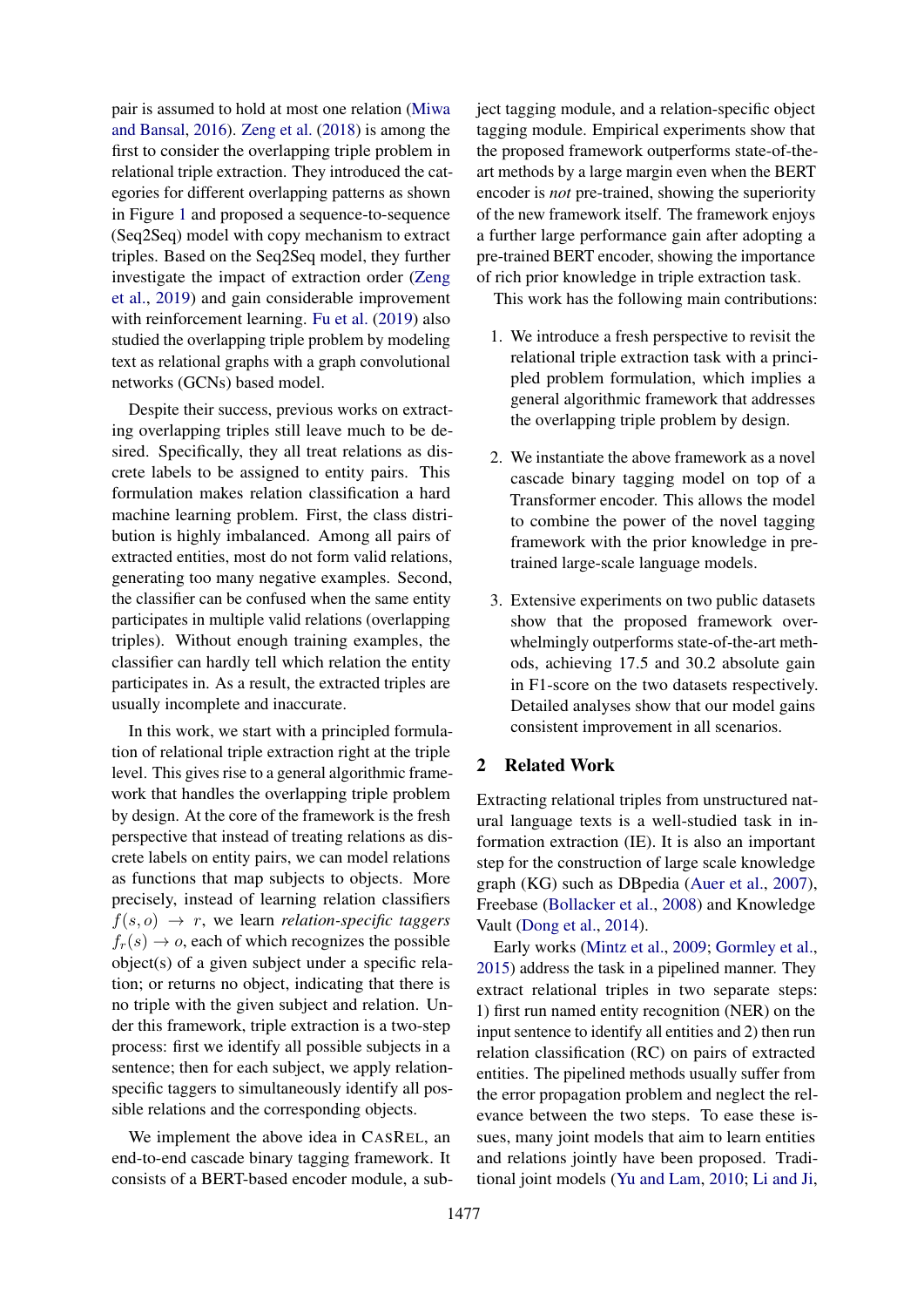[2014;](#page-8-1) [Miwa and Sasaki,](#page-9-3) [2014;](#page-9-3) [Ren et al.,](#page-9-4) [2017\)](#page-9-4) are feature-based, which heavily rely on feature engineering and require intensive manual efforts. To reduce manual work, recent studies have investigated neural network-based methods, which deliver state-of-the-art performance. However, most existing neural models like [\(Miwa and Bansal,](#page-8-5) [2016\)](#page-8-5) achieve joint learning of entities and relations only through parameter sharing but not joint decoding. To obtain relational triples, they still have to pipeline the detected entity pairs to a relation classifier for identifying the relation of entities. The separated decoding setting leads to a separated training objective for entity and relation, which brings a drawback that the triple-level dependencies between predicted entities and relations cannot be fully exploited. Different from those works, [Zheng et al.](#page-9-5) [\(2017\)](#page-9-5) achieves joint decoding by introducing a unified tagging scheme and convert the task of relational triple extraction to an end-to-end sequence tagging problem without need of NER or RC. The proposed method can directly model relational triples as a whole at the triple level since the information of entities and relations is integrated into the unified tagging scheme.

Though joint models (with or without joint decoding) have been well studied, most previous works ignore the problem of overlapping relational triples. [Zeng et al.](#page-9-6) [\(2018\)](#page-9-6) introduced three patterns of overlapping triples and try to address the problem via a sequence-to-sequence model with copy mechanism. Recently, [Fu et al.](#page-8-4) [\(2019\)](#page-8-4) also study the problem and propose a graph convolutional networks (GCNs) based method. Despite their initial success, both methods still treat the relations as discrete labels of entity pairs, making it quite hard for the model to learn overlapping triples.

Our framework is based on a training objective that is carefully designed to directly model the relational triples as a whole like [\(Zheng et al.,](#page-9-5) [2017\)](#page-9-5), i.e., to learn both entities and relations through joint decoding. Moreover, we model the relations as functions that map subjects to objects, which makes it crucially different from previous works.

#### 3 The CASREL Framework

The goal of relational triple extraction is to identify all possible (subject, relation, object) triples in a sentence, where some triples may share the same entities as subjects or objects. Towards this goal, we directly model the triples and design a training

objective right at the triple level. This is in contrast to previous approaches like [\(Fu et al.,](#page-8-4) [2019\)](#page-8-4) where the training objective is defined separately for entities and relations without explicitly modeling their integration at the triple level.

Formally, given annotated sentence  $x_i$  from the training set  $D$  and a set of potentially overlapping triples  $T_i = \{(s, r, o)\}\$ in  $x_i$ , we aim to maximize the data likelihood of the training set  $D$ :

<span id="page-2-0"></span>
$$
\prod_{j=1}^{|D|} \left[ \prod_{(s,r,o) \in T_j} p((s,r,o)|x_j) \right] \tag{1}
$$

$$
= \prod_{j=1}^{|D|} \left[ \prod_{s \in T_j} p(s|x_j) \prod_{(r,o) \in T_j \mid s} p((r,o)|s,x_j) \right]
$$
(2)

<span id="page-2-1"></span>
$$
= \prod_{j=1}^{|D|} \left[ \prod_{s \in T_j} p(s|x_j) \prod_{r \in T_j|s} p_r(o|s, x_j) \prod_{r \in R \setminus T_j|s} p_r(o_{\varnothing}|s, x_j) \right].
$$
\n(3)

Here we slightly abuse the notation  $T_j$ .  $s \in T_j$ denotes a subject appearing in the triples in  $T_i$ .  $T_i | s$  is the set of triples led by subject s in  $T_i$ .  $(r, o) \in T_i | s$  is a  $(r, o)$  pair in the triples led by subject s in  $T_j$ . R is the set of all possible relations.  $R\setminus T_j$  s denotes all relations except those led by s in  $T_j$ .  $o_{\emptyset}$  denotes a "null" object (explained below).

Eq. [\(2\)](#page-2-0) applies the chain rule of probability. Eq. [\(3\)](#page-2-1) exploits the crucial fact that for a given subject s, any relation relevant to s (those in  $T_i | s$ ) would lead to corresponding objects in the sentence, and all other relations would necessarily have no object in the sentence, i.e. a "null" object.

This formulation provides several benefits. First, since the data likelihood starts at the triple level, optimizing this likelihood corresponds to directly optimizing the final evaluation criteria at the triple level. Second, by making no assumption on how multiple triples may share entities in a sentence, it handles the overlapping triple problem *by design*. Third, the decomposition in Eq. [\(3\)](#page-2-1) inspires a novel tagging scheme for triple extraction: we learn a subject tagger  $p(s|x_i)$  that recognizes subject entities in a sentence; and for each relation  $r$ , we learn an object tagger  $p_r(o|s, x_i)$  that recognizes relationspecific objects for a given subject. In this way we can model each relation as a function that maps subjects to objects, as opposed to classifying relations for (*subject*, *object*) pairs.

Indeed, this novel tagging scheme allows us to extract multiple triples at once: we first run the subject tagger to find all possible subjects in the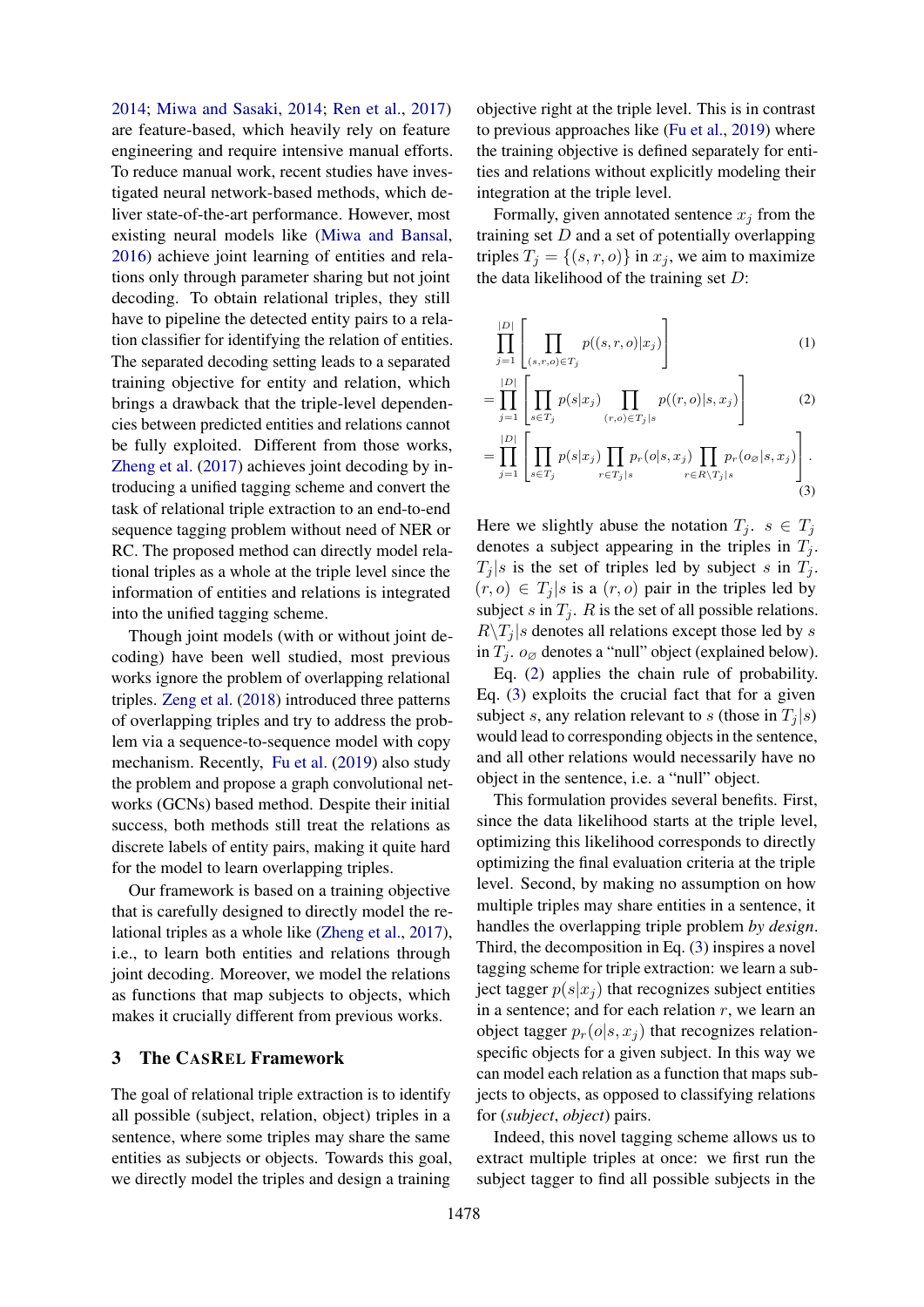sentence, and then for each subject found, apply relation-specific object taggers to find all relevant relations and the corresponding objects.

The key components in the above general framework, i.e., the subject tagger and relation-specific object taggers, can be instantiated in many ways. In this paper, we instantiate them as binary taggers on top of a deep bidirectional Transformer BERT [\(Devlin et al.,](#page-8-11) [2019\)](#page-8-11). We describe its detail below.

#### 3.1 BERT Encoder

The encoder module extracts feature information  $x_j$  from sentence  $x_j$ , which will feed into subse-quent tagging modules<sup>[2](#page-3-0)</sup>. We employ a pre-trained BERT model [\(Devlin et al.,](#page-8-11) [2019\)](#page-8-11) to encode the context information.

Here we briefly review BERT, a multi-layer bidirectional Transformer based language representation model. It is designed to learn deep representations by jointly conditioning on both left and right context of each word, and it has recently been proven surprisingly effective in many downstream tasks [\(Zhong et al.,](#page-9-8) [2019\)](#page-9-8). Specifically, it is composed of a stack of N identical Transformer blocks. We denote the Transformer block as  $Trans(\mathbf{x})$ , in which x represents the input vector. The detailed operations are as follows:

$$
\mathbf{h}_0 = \mathbf{SW}_s + \mathbf{W}_p \tag{4}
$$

$$
\mathbf{h}_{\alpha} = Trans(\mathbf{h}_{\alpha-1}), \alpha \in [1, N] \tag{5}
$$

where S is the matrix of one-hot vectors of sub-words<sup>[3](#page-3-1)</sup> indices in the input sentence,  $W_s$  is the sub-words embedding matrix,  $\mathbf{W}_p$  is the positional embedding matrix where  $p$  represents the position index in the input sequence,  $h_{\alpha}$  is the hidden state vector, i.e., the context representation of input sentence at  $\alpha$ -th layer and N is the number of Transformer blocks. Note that in our work the input is a single text sentence instead of sentence pair, hence the segmentation embedding as described in original BERT paper was not taken into account in Eq. [\(4\)](#page-3-2). For a more comprehensive description of the Transformer structure, we refer readers to [\(Vaswani et al.,](#page-9-9) [2017\)](#page-9-9).

#### 3.2 Cascade Decoder

Now we describe our instantiation of the novel cascade binary tagging scheme inspired by the previous formulation. The basic idea is to extract triples in two cascade steps. First, we detect subjects from the input sentence. Then for each candidate subject, we check all possible relations to see if a relation can associate objects in the sentence with that subject. Corresponding to the two steps, the cascade decoder consists of two modules as illustrated in Figure [2:](#page-4-0) a subject tagger; and a set of relationspecific object taggers.

Subject Tagger The low level tagging module is designed to recognize all possible subjects in the input sentence by directly decoding the encoded vector  $\mathbf{h}_N$  produced by the N-layer BERT encoder. More precisely, it adopts two identical binary classifiers to detect the start and end position of subjects respectively by assigning each token a binary tag (0/1) that indicates whether the current token corresponds to a start or end position of a subject. The detailed operations of the subject tagger on each token are as follows:

$$
p_i^{start.s} = \sigma(\mathbf{W}_{start}\mathbf{x}_i + \mathbf{b}_{start}) \tag{6}
$$

$$
p_i^{end.s} = \sigma(\mathbf{W}_{end}\mathbf{x}_i + \mathbf{b}_{end}) \tag{7}
$$

<span id="page-3-2"></span>where  $p_i^{start,s}$  and  $p_i^{end,s}$  represent the probability of identifying the  $i$ -th token in the input sequence as the start and end position of a subject, respectively. The corresponding token will be assigned with a tag 1 if the probability exceeds a certain threshold or with a tag 0 otherwise.  $x_i$  is the encoded representation of the  $i$ -th token in the input sequence, *i.e.*,  $\mathbf{x}_i = \mathbf{h}_N[i]$ , where  $\mathbf{W}_{\left(\cdot\right)}$  represents the trainable weight, and  $\mathbf{b}_{\left(\cdot\right)}$  is the bias and  $\sigma$  is the sigmoid activation function.

The subject tagger optimizes the following likelihood function to identify the span of subject  $s$ given a sentence representation x:

$$
p_{\theta}(s|\mathbf{x}) = \prod_{t \in \{start\_s, end\_s\}} \prod_{i=1}^{L} (p_i^t)^{\mathbf{I}\{y_i^t = 1\}} (1 - p_i^t)^{\mathbf{I}\{y_i^t = 0\}}.
$$
\n(8)

<span id="page-3-3"></span>where L is the length of the sentence.  $I\{z\} = 1$ if z is true and 0 otherwise.  $y_i^{start,s}$  is the binary tag of subject start position for the  $i$ -th token in  $x$ , and  $y_i^{end.s}$  indicates the subject end position. The parameters  $\theta = \{W_{start}, b_{start}, W_{end}, b_{end}\}.$ 

<span id="page-3-0"></span><sup>2</sup>This paper uses boldface letters to denote vectors and matrices.

<span id="page-3-1"></span> $3$ We use WordPiece embeddings [\(Wu et al.,](#page-9-10) [2016\)](#page-9-10) to represent words in vector space as in BERT [\(Devlin et al.,](#page-8-11) [2019\)](#page-8-11). Each word in the input sentence will be tokenized to finegrained tokens, *i.e.*, sub-words.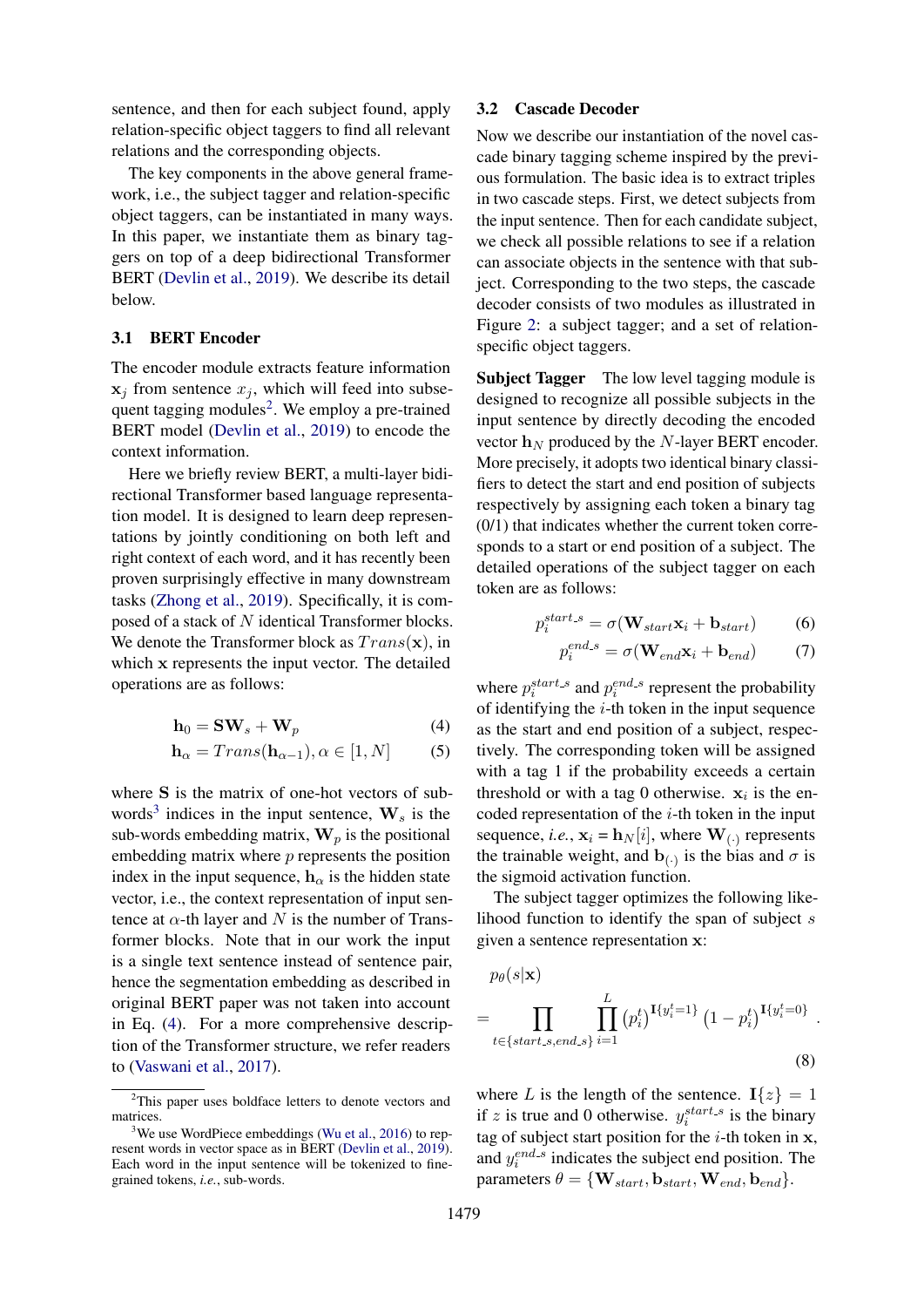<span id="page-4-0"></span>

Figure 2: An overview of the proposed CASREL framework. In this example, there are three candidate subjects detected at the low level, while the presented 0/1 tags at high level are specific to the first subject *Jackie R. Brown*, i.e., a snapshot of the iteration state when  $k = 1$  is shown as above. For the subsequent iterations  $(k = 2, 3)$ , the results at high level will change, reflecting different triples detected. For instance, when  $k = 2$ , the high-level orange (green) blocks will change to 0 (1), respectively, reflecting the relational triple *(Washington, Capital of, United States Of America)* led by the second candidate subject *Washington*.

For multiple subjects detection, we adopt the nearest start-end pair match principle to decide the span of any subject based on the results of the start and end position taggers. For example, as shown in Figure [2,](#page-4-0) the nearest end token to the first start token "Jackie" is "Brown", hence the detected result of the first subject span will be "Jackie R. Brown". Notably, to match an end token for a given start token, we don't consider tokens whose position is prior to the position of the given token. Such match strategy is able to maintain the integrity of any entity span if the start and end positions are both correctly detected due to the natural continuity of any entity span in a given sentence.

Relation-specific Object Taggers The high level tagging module simultaneously identifies the objects as well the involved relations with respect to the subjects obtained at lower level. As Figure [2](#page-4-0) shows, it consists of a set of relation-specific object taggers with the same structure as subject tagger in low level module for all possible relations. All object taggers will identify the corresponding object(s) for each detected subject at the same time.

Different from subject tagger directly decoding the encoded vector  $h_N$ , the relation-specific object tagger takes the subject features into account as well. The detailed operations of the relation-specific object tagger on each token are as follows:

$$
p_i^{start.o} = \sigma(\mathbf{W}_{start}^r(\mathbf{x}_i + \mathbf{v}_{sub}^k) + \mathbf{b}_{start}^r)
$$
(9)

<span id="page-4-2"></span><span id="page-4-1"></span>
$$
p_i^{end.o} = \sigma(\mathbf{W}_{end}^r(\mathbf{x}_i + \mathbf{v}_{sub}^k) + \mathbf{b}_{end}^r)
$$
 (10)

where  $p_i^{start.o}$  and  $p_i^{end.o}$  represent the probability of identifying the  $i$ -th token in the input sequence as the start and end position of a object respectively, and  $\mathbf{v}_{sub}^{k}$  represents the encoded representation vector of the k-th subject detected in low level module.

For each subject, we iteratively apply the same decoding process on it. Note that the subject is usually composed of multiple tokens, to make the additions of  $x_i$  and  $v_{sub}^k$  in Eq. [\(9\)](#page-4-1) and Eq. [\(10\)](#page-4-2) possible, we need to keep the dimension of two vectors consistent. To do so, we take the averaged vector representation between the start and end tokens of the k-th subject as  $\mathbf{v}_{sub}^k$ .

The object tagger for relation  $r$  optimizes the following likelihood function to identify the span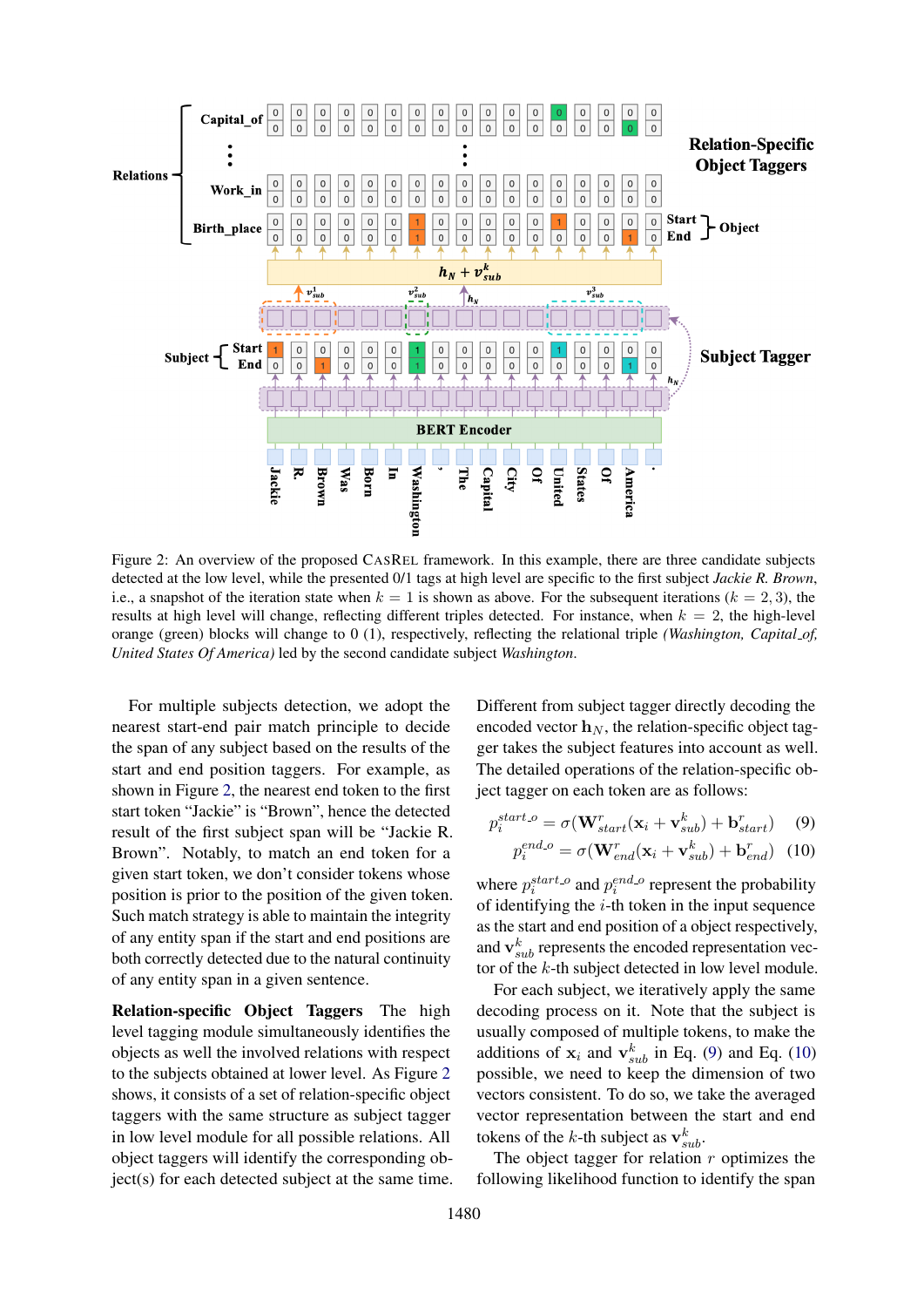of object o given a sentence representation x and a subject s:

$$
p_{\phi_r}(o|s, \mathbf{x})
$$
  
= 
$$
\prod_{t \in \{start.o, end.o\}} \prod_{i=1}^{L} (p_i^t)^{\mathbf{I}\{y_i^t = 1\}} (1 - p_i^t)^{\mathbf{I}\{y_i^t = 0\}}
$$
  
(11)

<span id="page-5-0"></span>.

where  $y_i^{start.o}$  is the binary tag of object start position for the *i*-th token in **x**, and  $y_i^{end.o}$  is the tag of object end position for the  $i$ -th token. For a "null" object  $o_{\emptyset}$ , the tags  $y_i^{start.o_{\emptyset}} =$  $y_i^{end \circ o_{\mathcal{O}}} = 0$  for all i. The parameters  $\phi_r =$  $\{ \mathbf{W}_{start}^{r}, \mathbf{b}_{start}^{r}, \mathbf{W}_{end}^{r}, \mathbf{b}_{end}^{r} \}.$ 

Note that in the high level tagging module, the relation is also decided by the output of object taggers. For example, the relation "Work in" does not hold between the detected subject "Jackie R. Brown" and the candidate object "Washington". Therefore, the object tagger for relation "Work in" will not identify the span of "Washington", i.e., the output of both start and end position are all zeros as shown in Figure [2.](#page-4-0) In contrast, the relation "Birth place" holds between "Jackie R. Brown" and "Washington", so the corresponding object tagger outputs the span of the candidate object "Washington". In this setting, the high level module is capable of simultaneously identifying the relations and objects with regard to the subjects detected in low level module.

#### 3.3 Data Log-likelihood Objective

Taking log of Eq. [\(3\)](#page-2-1), the objective  $J(\Theta)$  is:

$$
\sum_{j=1}^{|D|} \left[ \sum_{s \in T_j} \log p_{\theta}(s|\mathbf{x}_j) + \sum_{r \in T_j|s} \log p_{\phi_r}(o|s, \mathbf{x}_j) + \sum_{r \in R \setminus T_j|s} \log p_{\phi_r}(o_{\varnothing}|s, \mathbf{x}_j) \right].
$$
 (12)

where parameters  $\Theta = \{\theta, \{\phi_r\}_{r \in R}\}\$ .  $p_\theta(s|\mathbf{x})$  is defined in Eq. [\(8\)](#page-3-3) and  $p_{\phi_r}(o|s, \mathbf{x})$  is defined in Eq. [\(11\)](#page-5-0). We train the model by maximizing  $J(\Theta)$ through Adam stochastic gradient descent [\(Kingma](#page-8-12) [and Ba,](#page-8-12) [2014\)](#page-8-12) over shuffled mini-batches.

#### 4 Experiments

#### 4.1 Experimental Setting

<span id="page-5-3"></span>Datasets and Evaluation Metrics We evaluate the framework on two public datasets NYT [\(Riedel](#page-9-11)

<span id="page-5-2"></span>

| Category      | <b>NYT</b> |      | WebNLG |      |  |  |
|---------------|------------|------|--------|------|--|--|
|               | Train      | Test | Train  | Test |  |  |
| <b>Normal</b> | 37013      | 3266 | 1596   | 246  |  |  |
| EPO           | 9782       | 978  | 227    | 26   |  |  |
| <b>SEO</b>    | 14735      | 1297 | 3406   | 457  |  |  |
| ALL.          | 56195      | 5000 | 5019   | 703  |  |  |

Table 1: Statistics of datasets. Note that a sentence can belong to both *EPO* class and *SEO* class.

[et al.,](#page-9-11) [2010\)](#page-9-11) and WebNLG [\(Gardent et al.,](#page-8-13) [2017\)](#page-8-13). NYT dataset was originally produced by distant supervision method. It consists of 1.18M sentences with 24 predefined relation types. WebNLG dataset was originally created for Natural Language Generation (NLG) tasks and adapted by [\(Zeng et al.,](#page-9-6) [2018\)](#page-9-6) for relational triple extraction task. It contains 246 predefined relation types. The sentences in both datasets commonly contain multiple relational triples, thus NYT and WebNLG datasets suit very well to be the testbed for evaluating model on extracting overlapping relational triples<sup>[4](#page-5-1)</sup>. We use the datasets released by [\(Zeng et al.,](#page-9-6) [2018\)](#page-9-6), in which NYT contains 56195 sentences for training, 5000 sentences for validation, and 5000 sentences for test, and WebNLG contains 5019 sentences for training, 500 sentences for validation and 703 sentences for test. According to different overlapping patterns of relational triples, we split the sentences into three categories, namely, *Normal*, *EntityPairOverlap (EPO)* and *SingleEntityOverlap (SEO)* for detailed experiments on different types of overlapping relational triples. The statistics of the two datasets are described in Table [1.](#page-5-2)

Following previous work [\(Fu et al.,](#page-8-4) [2019\)](#page-8-4), an extracted relational triple *(subject, relation, object)* is regarded as correct only if the relation and the heads of both subject and object are all correct. For fair comparison, we report the standard micro Precision (Prec.), Recall (Rec.) and F1-score as in line with baselines.

Implementation Details The hyper-parameters are determined on the validation set. More implementation details are described in Appendix [A.](#page-10-0)

<span id="page-5-1"></span><sup>&</sup>lt;sup>4</sup>Datasets such as ACE, Wiki-KBP have few overlapping triples in the sentences hence are not suitable for evaluating the performance of overlapping triple extraction. Nonetheless, to validate the generality of the proposed framework, we also conduct supplemental experiments on these datasets along with the comparison of 12 recent strong baselines. The results of the comprehensive comparison, which show consistent superiority of our model over most compared methods, can be found in Appendix [C.](#page-10-1)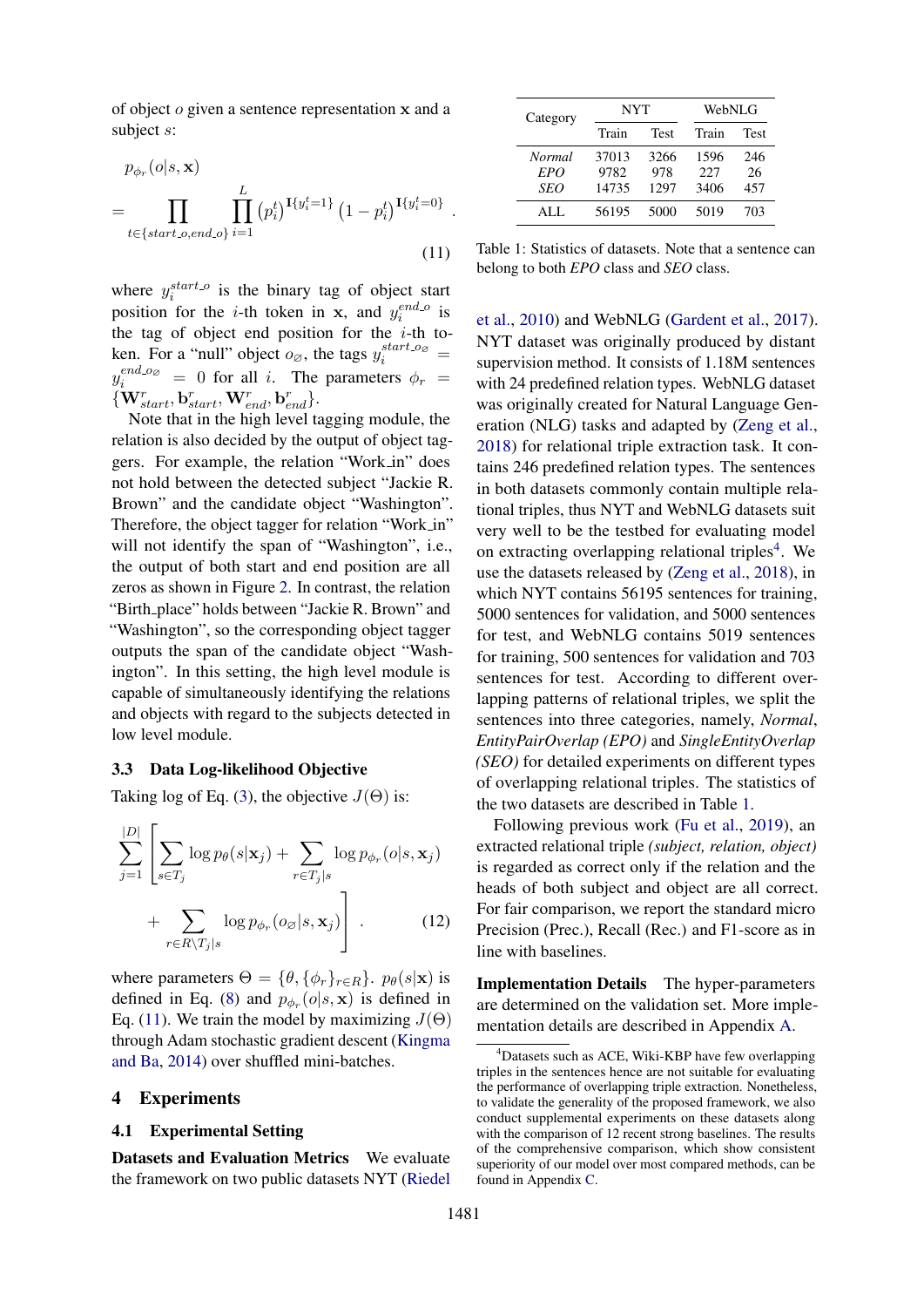<span id="page-6-0"></span>

| Method                                            |       | <b>NYT</b> |      | WebNLG |      |      |  |
|---------------------------------------------------|-------|------------|------|--------|------|------|--|
|                                                   | Prec. | Rec.       | F1   | Prec.  | Rec. | F1   |  |
| NovelTagging (Zheng et al., 2017)                 | 62.4  | 31.7       | 42.0 | 52.5   | 19.3 | 28.3 |  |
| Copy $R_{OneDecoder}$ (Zeng et al., 2018)         | 59.4  | 53.1       | 56.0 | 32.2   | 28.9 | 30.5 |  |
| CopyR <sub>MultiDecoder</sub> (Zeng et al., 2018) | 61.0  | 56.6       | 58.7 | 37.7   | 36.4 | 37.1 |  |
| GraphRel <sub>1n</sub> (Fu et al., 2019)          | 62.9  | 57.3       | 60.0 | 42.3   | 39.2 | 40.7 |  |
| Graph $\text{Rel}_{2p}$ (Fu et al., 2019)         | 63.9  | 60.0       | 61.9 | 44.7   | 41.1 | 42.9 |  |
| Copy $R_{RL}$ (Zeng et al., 2019)                 | 77.9  | 67.2       | 72.1 | 63.3   | 59.9 | 61.6 |  |
| $CopyR_{RL}^*$                                    | 72.8  | 69.4       | 71.1 | 60.9   | 61.1 | 61.0 |  |
| $CASEEL_{random}$                                 | 81.5  | 75.7       | 78.5 | 84.7   | 79.5 | 82.0 |  |
| CASELLSTM                                         | 84.2  | 83.0       | 83.6 | 86.9   | 80.6 | 83.7 |  |
| CASREL                                            | 89.7  | 89.5       | 89.6 | 93.4   | 90.1 | 91.8 |  |

Table 2: Results of different methods on NYT and WebNLG datasets. Our re-implementation is marked by \*.

#### 4.2 Experimental Result

Compared Methods We compare our model with several strong state-of-the-art models, namely, NovelTagging [\(Zheng et al.,](#page-9-5) [2017\)](#page-9-5), CopyR [\(Zeng](#page-9-6) [et al.,](#page-9-6) [2018\)](#page-9-6), GraphRel [\(Fu et al.,](#page-8-4) [2019\)](#page-8-4) and **CopyR**<sub>RL</sub> [\(Zeng et al.,](#page-9-7) [2019\)](#page-9-7). The reported results for the above baselines are directly copied from the original published literature.

Note that we instantiate the CASREL framework on top of a pre-trained BERT model to combine the power of the proposed novel tagging scheme and the pre-learned prior knowledge for better performance. To evaluate the impact of introducing the Transformer-based BERT model, we conduct a set of ablation tests.  $CASREL_{random}$  is the framework where all parameters of BERT are randomly initialized;  $CASREL<sub>LSTM</sub>$  is the framework instantiated on a LSTM-based structure as in [\(Zheng et al.,](#page-9-5) [2017\)](#page-9-5) with pre-trained Glove embedding [\(Penning](#page-9-12)[ton et al.,](#page-9-12) [2014\)](#page-9-12); CASREL is the full-fledged framework using pre-trained BERT weights.

Main Results Table [2](#page-6-0) shows the results of different baselines for relational triple extraction on two datasets. The CASREL model overwhelmingly outperforms all the baselines in terms of all three evaluation metrics and achieves encouraging 17.5% and 30.2% improvements in F1-score over the best state-of-the-art method [\(Zeng et al.,](#page-9-7) [2019\)](#page-9-7) on NYT and WebNLG datasets respectively. Even without taking advantage of the pre-trained BERT, CAS- $REL_{random}$  and  $CASEL_{LSTM}$  are still competitive to existing state-of-the-art models. This validates the utility of the proposed cascade decoder that adopts a novel binary tagging scheme. The performance improvements from  $CASEL_{random}$ to CASREL highlight the importance of the prior knowledge in a pre-trained language model.

We can also observe from the table that there is a significant gap between the performance on NYT and WebNLG datasets for existing models, and we believe this gap is due to their drawbacks in dealing with overlapping triples. More precisely, as presented in Table [1,](#page-0-1) we can find that NYT dataset is mainly comprised of *Normal* class sentences while the majority of sentences in WebNLG dataset belong to *EPO* and *SEO* classes. Such inconsistent data distribution of two datasets leads to a comparatively better performance on NYT and a worse performance on WebNLG for all the baselines, exposing their drawbacks in extracting overlapping relational triples. In contrast, the CASREL model and its variants (i.e., CASREL<sub>random</sub> and CAS- $REL_{LSTM}$  ) all achieve a stable and competitive performance on both NYT and WebNLG datasets, demonstrating the effectiveness of the proposed framework in solving the overlapping problem.

Detailed Results on Different Types of Sentences To further study the capability of the proposed CASREL framework in extracting overlapping relational triples, we conduct two extended experiments on different types of sentences and compare the performance with previous works.

The detailed results on three different overlapping patterns are presented in Figure [3.](#page-7-0) It can be seen that the performance of most baselines on *Normal*, *EPO* and *SEO* presents a decreasing trend, reflecting the increasing difficulty of extracting relational triples from sentences with different overlapping patterns. That is, among the three overlapping patterns, *Normal* class is the easiest pattern while *EPO* and *SEO* classes are the relatively harder ones for baseline models to extract. In contrast, the proposed CASREL model attains consistently strong performance over all three overlapping patterns, es-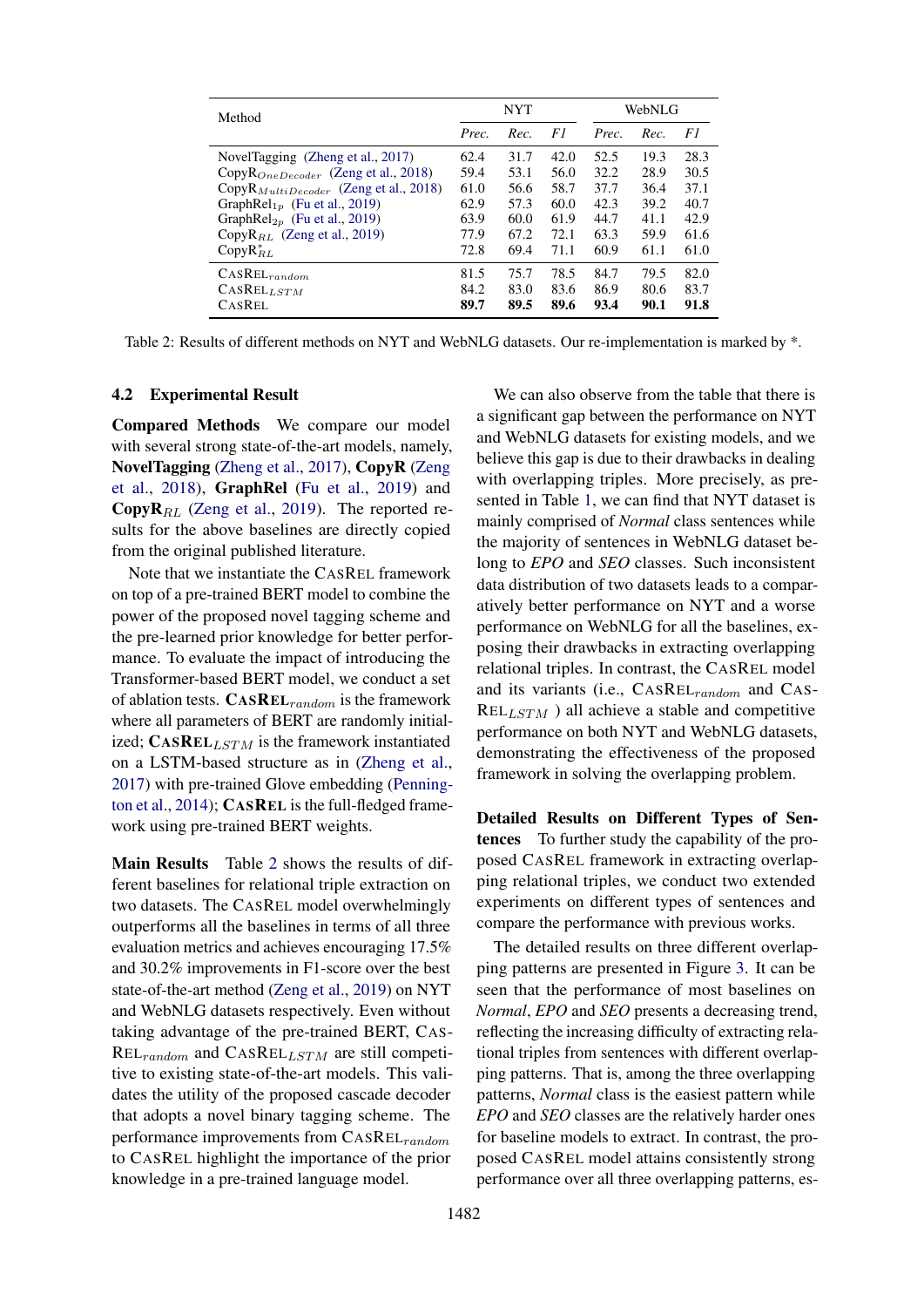<span id="page-7-0"></span>

Figure 3: F1-score of extracting relational triples from sentences with different overlapping pattern.

<span id="page-7-1"></span>

| Method                        | <b>NYT</b> |       |       |       |                | WebNLG |       |       |       |                |
|-------------------------------|------------|-------|-------|-------|----------------|--------|-------|-------|-------|----------------|
|                               | $N=1$      | $N=2$ | $N=3$ | $N=4$ | N>5            | $N=1$  | $N=2$ | $N=3$ | $N=4$ | N>5            |
| $CopyR_{OneDecoder}$          | 66.6       | 52.6  | 49.7  | 48.7  | 20.3           | 65.2   | 33.0  | 22.2  | 14.2  | 13.2           |
| CopyR <sub>MultiDecoder</sub> | 67.1       | 58.6  | 52.0  | 53.6  | 30.0           | 59.2   | 42.5  | 31.7  | 24.2  | 30.0           |
| GraphRe $l_{1p}$              | 69.1       | 59.5  | 54.4  | 53.9  | 37.5           | 63.8   | 46.3  | 34.7  | 30.8  | 29.4           |
| GraphRel $_{2p}$              | 71.0       | 61.5  | 57.4  | 55.1  | 41.1           | 66.0   | 48.3  | 37.0  | 32.1  | 32.1           |
| $CopyR_{RL}^*$                | 71.7       | 72.6  | 72.5  | 77.9  | 45.9           | 63.4   | 62.2  | 64.4  | 57.2  | 55.7           |
| <b>CASREL</b>                 | 88.2       | 90.3  | 91.9  | 94.2  | $83.7 (+37.8)$ | 89.3   | 90.8  | 94.2  | 92.4  | $90.9 (+35.2)$ |

Table 3: F1-score of extracting relational triples from sentences with different number (denoted as N) of triples.

pecially for those hard patterns. We also validate the CASREL's capability in extracting relational triples from sentences with different number of triples. We split the sentences into five classes and Table [3](#page-7-1) shows the results. Again, the CASREL model achieves excellent performance over all five classes. Though it's not surprising to find that the performance of most baselines decreases with the increasing number of relational triples that a sentence contains, some patterns still can be observed from the performance changes of different models. Compared to previous works that devote to solving the overlapping problem in relational triple extraction, our model suffers the least from the increasing complexity of the input sentence. Though the CAS-REL model gain considerable improvements on all five classes compared to the best state-of-the-art method Copy $R_{RL}$  [\(Zeng et al.,](#page-9-7) [2019\)](#page-9-7), the greatest improvement of F1-score on the two datasets both come from the most difficult class  $(N>5)$ , indicating that our model is more suitable for complicated scenarios than the baselines.

Both of these experiments validate the superiority of the proposed cascade binary tagging framework in extracting multiple (possibly overlapping) relational triples from complicated sentences compared to existing methods. Previous works have to explicitly predict all possible relation types contained in a given sentence, which is quite a challenging task, and thus many relations are missing in their extracted results. In contrast, our CASREL model side-steps the prediction of relation types and tends to extract as many relational triples as possible from a given sentence. We attribute this to the relation-specific object tagger setting in high level tagging module of the cascade decoder that considers all the relation types simultaneously.

### 5 Conclusion

In this paper, we introduce a novel cascade binary tagging framework (CASREL) derived from a principled problem formulation for relational triple extraction. Instead of modeling relations as discrete labels of entity pairs, we model the relations as functions that map subjects to objects, which provides a fresh perspective to revisit the relational triple extraction task. As a consequent, our model can simultaneously extract multiple relational triples from sentences, without suffering from the overlapping problem. We conduct extensive experiments on two widely used datasets to validate the effectiveness of the proposed CASREL framework. Experimental results show that our model overwhelmingly outperforms state-of-theart baselines over different scenarios, especially on the extraction of overlapping relational triples.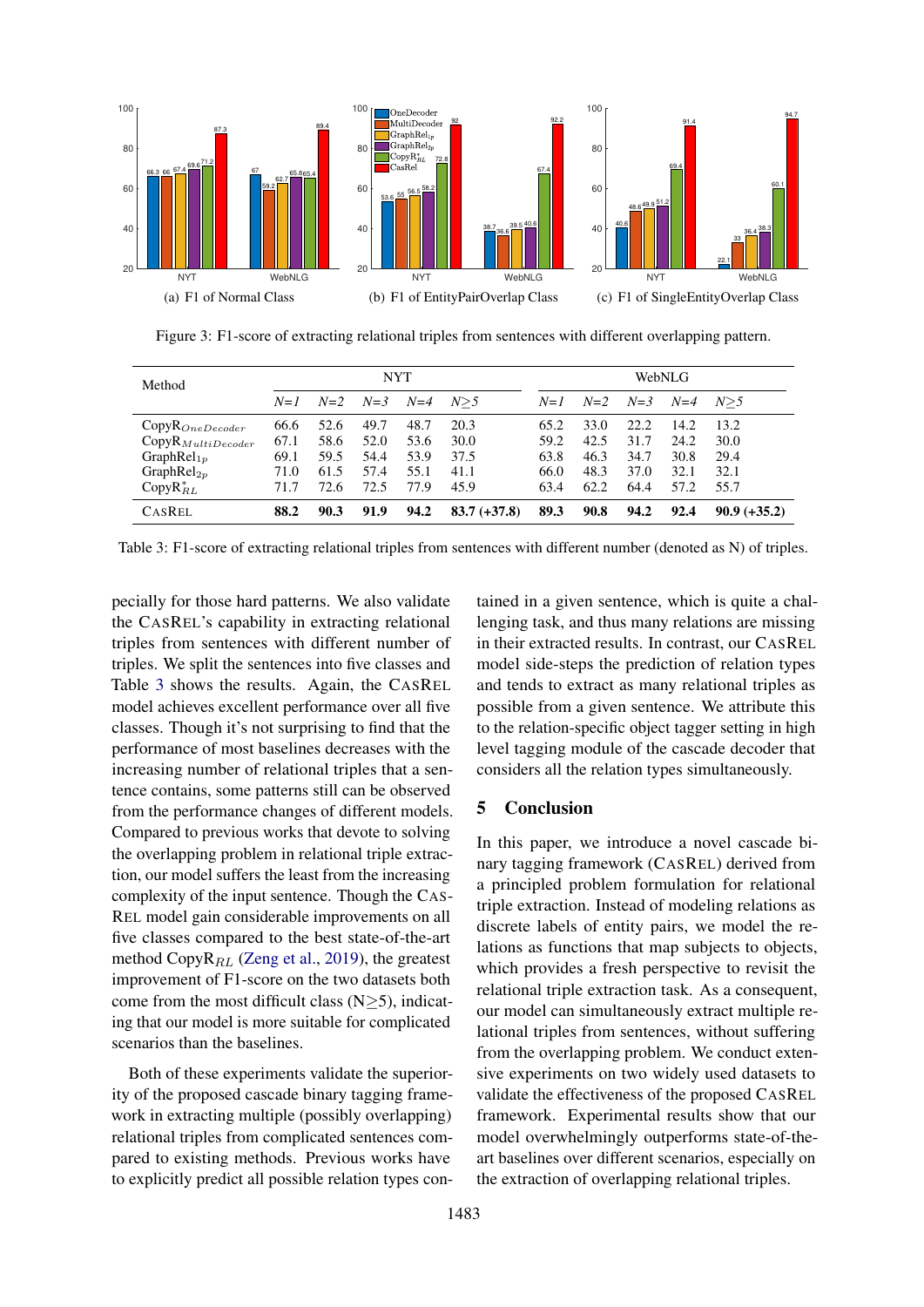### Acknowledgments

The authors would like to thank the anonymous referees for their valuable comments. This work is supported by the National Natural Science Foundation of China (No.61976102, No.U19A2065).

## References

- <span id="page-8-6"></span>Sören Auer, Christian Bizer, Georgi Kobilarov, Jens Lehmann, Richard Cyganiak, and Zachary Ives. 2007. Dbpedia: A nucleus for a web of open data. In *Proceedings of the 6th International The Semantic Web and 2nd Asian Conference on Asian Semantic Web Conference*, pages 722–735.
- <span id="page-8-7"></span>Kurt Bollacker, Colin Evans, Praveen Paritosh, Tim Sturge, and Jamie Taylor. 2008. Freebase: a collaboratively created graph database for structuring human knowledge. In *Proceedings of the 2008 ACM SIGMOD international conference on Management of data*, pages 1247–1250.
- <span id="page-8-0"></span>Yee Seng Chan and Dan Roth. 2011. Exploiting syntactico-semantic structures for relation extraction. In *Proceedings of the 49th Annual Meeting of the Association for Computational Linguistics: Human Language Technologies-Volume 1*, pages 551– 560. Association for Computational Linguistics.
- <span id="page-8-16"></span>Dai Dai, Xinyan Xiao, Yajuan Lyu, Shan Dou, Qiaoqiao She, and Haifeng Wang. 2019. Joint extraction of entities and overlapping relations using position-attentive sequence labeling. In *Proceedings of the AAAI Conference on Artificial Intelligence*, volume 33, pages 6300–6308.
- <span id="page-8-11"></span>Jacob Devlin, Ming-Wei Chang, Kenton Lee, and Kristina Toutanova. 2019. Bert: Pre-training of deep bidirectional transformers for language understanding. In *Proceedings of the 2019 Conference of the North American Chapter of the Association for Computational Linguistics: Human Language Technologies, Volume 1 (Long and Short Papers)*, pages 4171–4186.
- <span id="page-8-8"></span>Xin Dong, Evgeniy Gabrilovich, Geremy Heitz, Wilko Horn, Ni Lao, Kevin Murphy, Thomas Strohmann, Shaohua Sun, and Wei Zhang. 2014. Knowledge vault: A web-scale approach to probabilistic knowledge fusion. In *Proceedings of the 20th ACM SIGKDD international conference on Knowledge discovery and data mining*, pages 601–610.
- <span id="page-8-4"></span>Tsu-Jui Fu, Peng-Hsuan Li, and Wei-Yun Ma. 2019. Graphrel: Modeling text as relational graphs for joint entity and relation extraction. In *Proceedings of the 57th Annual Meeting of the Association for Computational Linguistics*, pages 1409–1418.
- <span id="page-8-13"></span>Claire Gardent, Anastasia Shimorina, Shashi Narayan, and Laura Perez-Beltrachini. 2017. Creating training corpora for nlg micro-planners. In *Proceedings*

*of the 55th Annual Meeting of the Association for Computational Linguistics (Volume 1: Long Papers)*, pages 179–188.

- <span id="page-8-10"></span>Matthew R Gormley, Mo Yu, and Mark Dredze. 2015. Improved relation extraction with feature-rich compositional embedding models. In *Proceedings of the 2015 Conference on Empirical Methods in Natural Language Processing (EMNLP)*, pages 1774–1784.
- <span id="page-8-2"></span>Pankaj Gupta, Hinrich Schütze, and Bernt Andrassy. 2016. Table filling multi-task recurrent neural network for joint entity and relation extraction. In *Proceedings of COLING 2016, the 26th International Conference on Computational Linguistics: Technical Papers*, pages 2537–2547.
- <span id="page-8-14"></span>Raphael Hoffmann, Congle Zhang, Xiao Ling, Luke Zettlemoyer, and Daniel S Weld. 2011. Knowledgebased weak supervision for information extraction of overlapping relations. In *Proceedings of the 49th Annual Meeting of the Association for Computational Linguistics: Human Language Technologies-Volume 1*, pages 541–550.
- <span id="page-8-3"></span>Arzoo Katiyar and Claire Cardie. 2017. Going out on a limb: Joint extraction of entity mentions and relations without dependency trees. In *Proceedings of the 55th Annual Meeting of the Association for Computational Linguistics (Volume 1: Long Papers)*, pages 917–928.
- <span id="page-8-12"></span>Diederik P Kingma and Jimmy Ba. 2014. Adam: A method for stochastic optimization. *arXiv preprint arXiv:1412.6980*.
- <span id="page-8-1"></span>Qi Li and Heng Ji. 2014. Incremental joint extraction of entity mentions and relations. In *Proceedings of the 52nd Annual Meeting of the Association for Computational Linguistics (Volume 1: Long Papers)*, volume 1, pages 402–412.
- <span id="page-8-17"></span>Xiaoya Li, Fan Yin, Zijun Sun, Xiayu Li, Arianna Yuan, Duo Chai, Mingxin Zhou, and Jiwei Li. 2019. Entity-relation extraction as multi-turn question answering. In *Annual Meeting of the Association for Computational Linguistics (ACL)*.
- <span id="page-8-15"></span>Liyuan Liu, Xiang Ren, Qi Zhu, Shi Zhi, Huan Gui, Heng Ji, and Jiawei Han. 2017. Heterogeneous supervision for relation extraction: A representation learning approach. In *Proceedings of the 2017 Conference on Empirical Methods in Natural Language Processing*, pages 46–56.
- <span id="page-8-9"></span>Mike Mintz, Steven Bills, Rion Snow, and Dan Jurafsky. 2009. Distant supervision for relation extraction without labeled data. In *Proceedings of the Joint Conference of the 47th Annual Meeting of the ACL and the 4th International Joint Conference on Natural Language Processing of the AFNLP: Volume 2-Volume 2*, pages 1003–1011.
- <span id="page-8-5"></span>Makoto Miwa and Mohit Bansal. 2016. End-to-end relation extraction using lstms on sequences and tree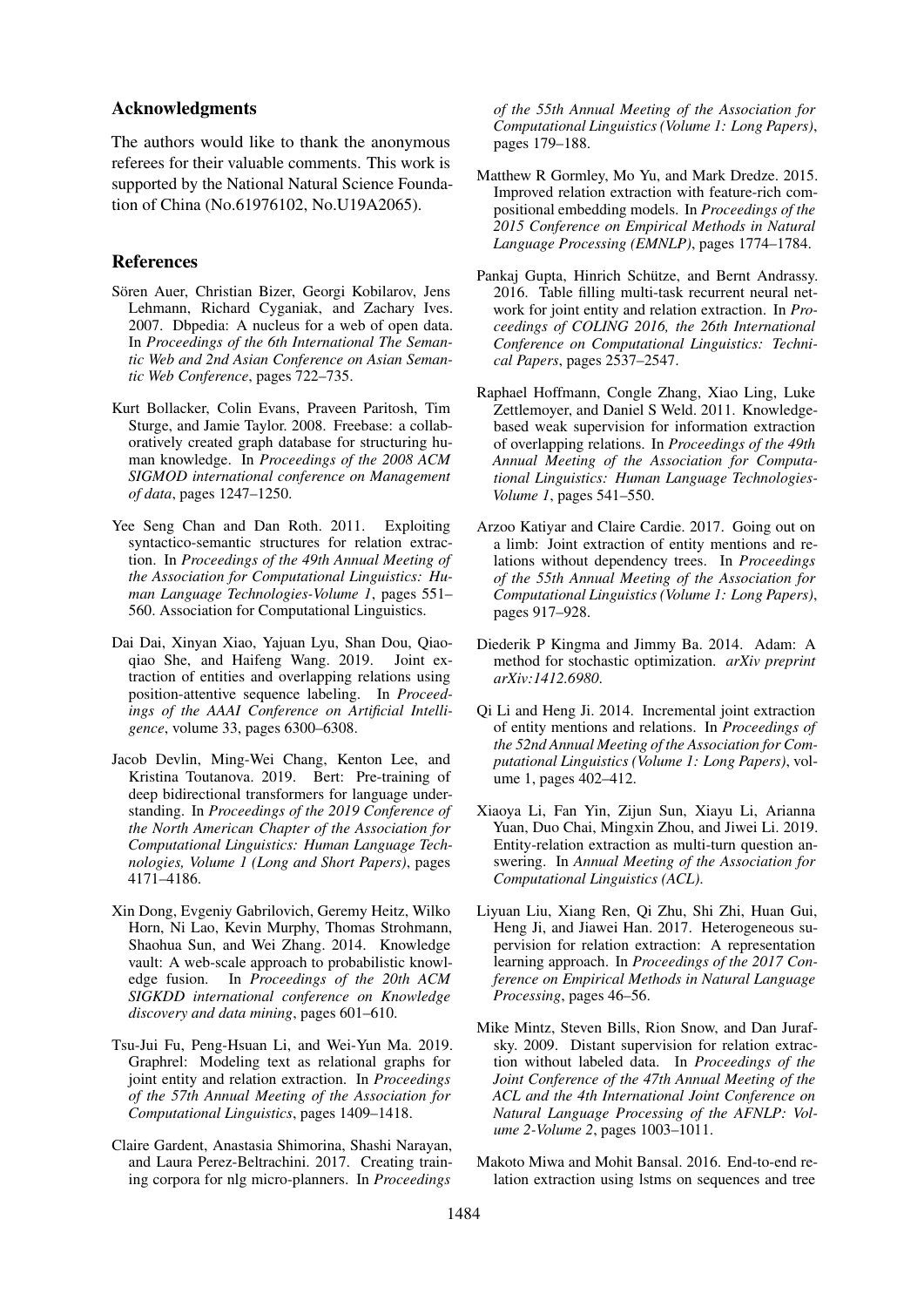structures. In *Proceedings of the 54th Annual Meeting of the Association for Computational Linguistics (Volume 1: Long Papers)*, volume 1, pages 1105– 1116.

- <span id="page-9-3"></span>Makoto Miwa and Yutaka Sasaki. 2014. Modeling joint entity and relation extraction with table representation. In *Proceedings of the 2014 Conference on Empirical Methods in Natural Language Processing (EMNLP)*, pages 1858–1869.
- <span id="page-9-12"></span>Jeffrey Pennington, Richard Socher, and Christopher Manning. 2014. Glove: Global vectors for word representation. In *Proceedings of the 2014 Conference on Empirical Methods in Natural Language Processing (EMNLP)*, pages 1532–1543.
- <span id="page-9-4"></span>Xiang Ren, Zeqiu Wu, Wenqi He, Meng Qu, Clare R Voss, Heng Ji, Tarek F Abdelzaher, and Jiawei Han. 2017. Cotype: Joint extraction of typed entities and relations with knowledge bases. In *Proceedings of the 26th International Conference on World Wide Web*, pages 1015–1024.
- <span id="page-9-11"></span>Sebastian Riedel, Limin Yao, and Andrew McCallum. 2010. Modeling relations and their mentions without labeled text. In *Joint European Conference on Machine Learning and Knowledge Discovery in Databases*, pages 148–163.
- <span id="page-9-13"></span>Ryuichi Takanobu, Tianyang Zhang, Jiexi Liu, and Minlie Huang. 2019. A hierarchical framework for relation extraction with reinforcement learning. In *Proceedings of the AAAI Conference on Artificial Intelligence*, volume 33, pages 7072–7079.
- <span id="page-9-9"></span>Ashish Vaswani, Noam Shazeer, Niki Parmar, Jakob Uszkoreit, Llion Jones, Aidan N Gomez, Łukasz Kaiser, and Illia Polosukhin. 2017. Attention is all you need. In *Advances in neural information processing systems*, pages 5998–6008.
- <span id="page-9-10"></span>Yonghui Wu, Mike Schuster, Zhifeng Chen, Quoc V Le, Mohammad Norouzi, Wolfgang Macherey, Maxim Krikun, Yuan Cao, Qin Gao, Klaus Macherey, et al. 2016. Google's neural machine translation system: Bridging the gap between human and machine translation. *arXiv preprint arXiv:1609.08144*.
- <span id="page-9-2"></span>Xiaofeng Yu and Wai Lam. 2010. Jointly identifying entities and extracting relations in encyclopedia text via a graphical model approach. In *Proceedings of the 23rd International Conference on Computational Linguistics: Posters*, pages 1399–1407. Association for Computational Linguistics.
- <span id="page-9-0"></span>Dmitry Zelenko, Chinatsu Aone, and Anthony Richardella. 2003. Kernel methods for relation extraction. *Journal of machine learning research*, 3(Feb):1083–1106.
- <span id="page-9-7"></span>Xiangrong Zeng, Shizhu He, Daojian Zeng, Kang Liu, Shengping Liu, and Jun Zhao. 2019. Learning the extraction order of multiple relational facts in a sentence with reinforcement learning. In *Proceedings*

*of the 2019 Conference on Empirical Methods in Natural Language Processing and the 9th International Joint Conference on Natural Language Processing (EMNLP-IJCNLP)*, pages 367–377.

- <span id="page-9-6"></span>Xiangrong Zeng, Daojian Zeng, Shizhu He, Kang Liu, and Jun Zhao. 2018. Extracting relational facts by an end-to-end neural model with copy mechanism. In *Proceedings of the 56th Annual Meeting of the Association for Computational Linguistics (Volume 1: Long Papers)*, volume 1, pages 506–514.
- <span id="page-9-5"></span>Suncong Zheng, Feng Wang, Hongyun Bao, Yuexing Hao, Peng Zhou, and Bo Xu. 2017. Joint extraction of entities and relations based on a novel tagging scheme. In *Proceedings of the 55th Annual Meeting of the Association for Computational Linguistics (Volume 1: Long Papers)*, volume 1, pages 1227–1236.
- <span id="page-9-8"></span>Peixiang Zhong, Di Wang, and Chunyan Miao. 2019. Knowledge-enriched transformer for emotion detection in textual conversations. In *Proceedings of the 2019 Conference on Empirical Methods in Natural Language Processing and the 9th International Joint Conference on Natural Language Processing (EMNLP-IJCNLP)*, pages 165–176.
- <span id="page-9-1"></span>GuoDong Zhou, Jian Su, Jie Zhang, and Min Zhang. 2005. Exploring various knowledge in relation extraction. In *Proceedings of the 43rd Annual Meeting of the Association for Computational Linguistics (ACL05)*, pages 427–434.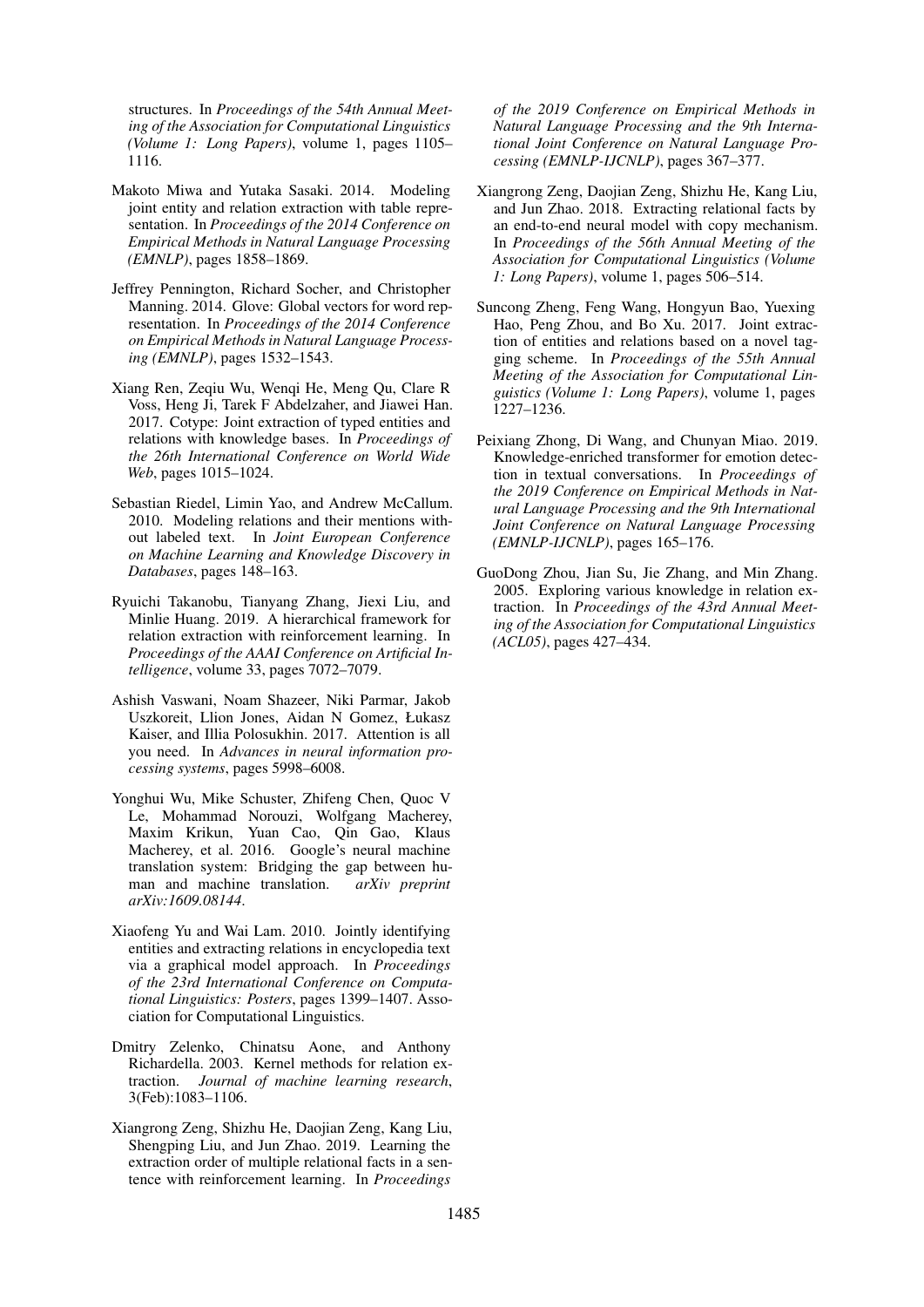## Appendix

# <span id="page-10-0"></span>A Implementation Details

We adopt mini-batch mechanism to train our model with batch size as 6; the learning rate is set to  $1e^{-5}$ ; the hyper-parameters are determined on the validation set. We also adopt early stopping mechanism to prevent the model from over-fitting. Specifically, we stop the training process when the performance on validation set does not gain any improvement for at least 7 consecutive epochs. The number of stacked bidirectional Transformer blocks N is 12 and the size of hidden state  $h<sub>N</sub>$  is 768. The pre-trained BERT model we used is [BERT-Base, Cased]<sup>[5](#page-10-2)</sup>, which contains 110M parameters.

For fair comparison, the max length of input sentence to our model is set to 100 words as previous works [\(Zeng et al.,](#page-9-6) [2018;](#page-9-6) [Fu et al.,](#page-8-4) [2019\)](#page-8-4) suggest. We did not tune the threshold for both start and end position taggers to predict tag 1, but heuristically set the threshold to 0.5 as default. The performance might be better after carefully tuning the threshold, however it is beyond the research scope of this paper.

### B Error Analysis

To explore the factors that affect the extracted relational triples of the CASREL model, we analyze the performance on predicting different elements of the triple *(E1, R, E2)* where *E1* represents the subject entity, *E2* represents the object entity and *R* represents the relation between them. An element like *(E1, R)* is regarded as correct only if the subject and the relation in the predicted triple *(E1, R, E2)* are both correct, regardless of the correctness of the predicted object. Similarly, we say an instance of *E1* is correct as long as the subject in the extracted triple is correct, so is *E2* and *R*.

Table [4](#page-10-3) shows the results on different relational triple elements. For NYT, the performance on *E1* and *E2* are consistent with that on *(E1, R)* and *(R, E2)*, demonstrating the effectiveness of our proposed framework in identifying both subject and object entity mentions. We also find that there is only a trivial gap between the F1-score on *(E1, E2)* and *(E1, R, E2)*, but an obvious gap between *(E1, R, E2)* and *(E1, R)/(R, E2)*. It reveals that most relations for the entity pairs in extracted triples are correctly identified while some extracted entities

<span id="page-10-3"></span>

| Element        |       | NYT  |      | WebNLG |      |      |  |
|----------------|-------|------|------|--------|------|------|--|
|                | Prec. | Rec. | F1   | Prec.  | Rec. | F1   |  |
| E1             | 94.6  | 92.4 | 93.5 | 98.7   | 92.8 | 95.7 |  |
| E <sub>2</sub> | 94.1  | 93.0 | 93.5 | 97.7   | 93.0 | 95.3 |  |
| R              | 96.0  | 93.8 | 94.9 | 96.6   | 91.5 | 94.0 |  |
| (EI, R)        | 93.6  | 90.9 | 92.2 | 94.8   | 90.3 | 92.5 |  |
| (R, E2)        | 93.1  | 91.3 | 92.2 | 95.4   | 91.1 | 93.2 |  |
| (E1, E2)       | 89.2  | 90.1 | 89.7 | 95.3   | 91.7 | 93.5 |  |
| (E1, R, E2)    | 89.7  | 89.5 | 89.6 | 93.4   | 90.1 | 91.8 |  |

Table 4: Results on relational triple elements.

fail to form a valid relational triple. In other words, it implies that identifying relations is somehow easier than identifying entities for our model.

In contrast to NYT, for WebNLG, the performance gap between *(E1, E2)* and *(E1, R, E2)* is comparatively larger than that between *(E1, R, E2)* and *(E1, R)/(R, E2)*. It shows that misidentifying the relations will bring more performance degradation than misidentifying the entities. Such observation also indicates that it's more challenging for the proposed CASREL model to identify the relations than entities in WebNLG, as opposed to what we observed in NYT. We attribute such difference to the different number of relations contained in the two datasets (i.e., 24 in NYT and 246 in WebNLG), which makes the identification of relation much harder in WebNLG.

# <span id="page-10-1"></span>C Supplemental Experiments

In addition to validating the effectiveness of the proposed CASREL framework in handling the *overlapping triple problem*, we also conduct a set of supplemental experiments to show the generalization capability in more general cases on four widely used datasets, namely, ACE04, NYT10-HRL, NYT11- HRL and Wiki-KBP. Unlike the datasets we adopt in the main experiment, most test sentences in these datasets belong to the *Normal* class where no triples overlap with each other. Table [5](#page-11-0) shows the result of a comprehensive comparison with recent stateof-the-art methods.

Notably, there are two different evaluation metrics selectively adopted among previous works: (1) The widely used one is *Partial Match* as we described in Section [4.1,](#page-5-3) i.e., an extracted relational triple *(subject, relation, object)* is regarded as correct only if the relation and the heads of both subject and object are all correct [\(Li and Ji,](#page-8-1) [2014;](#page-8-1) [Miwa and Bansal,](#page-8-5) [2016;](#page-8-5) [Katiyar and Cardie,](#page-8-3) [2017;](#page-8-3) [Zheng et al.,](#page-9-5) [2017;](#page-9-5) [Zeng et al.,](#page-9-6) [2018;](#page-9-6) [Takanobu](#page-9-13)

<span id="page-10-2"></span><sup>&</sup>lt;sup>5</sup>Available at: https://storage.googleapis.com/bert\_models /2018 10 18/cased L-12 H-768 A-12.zip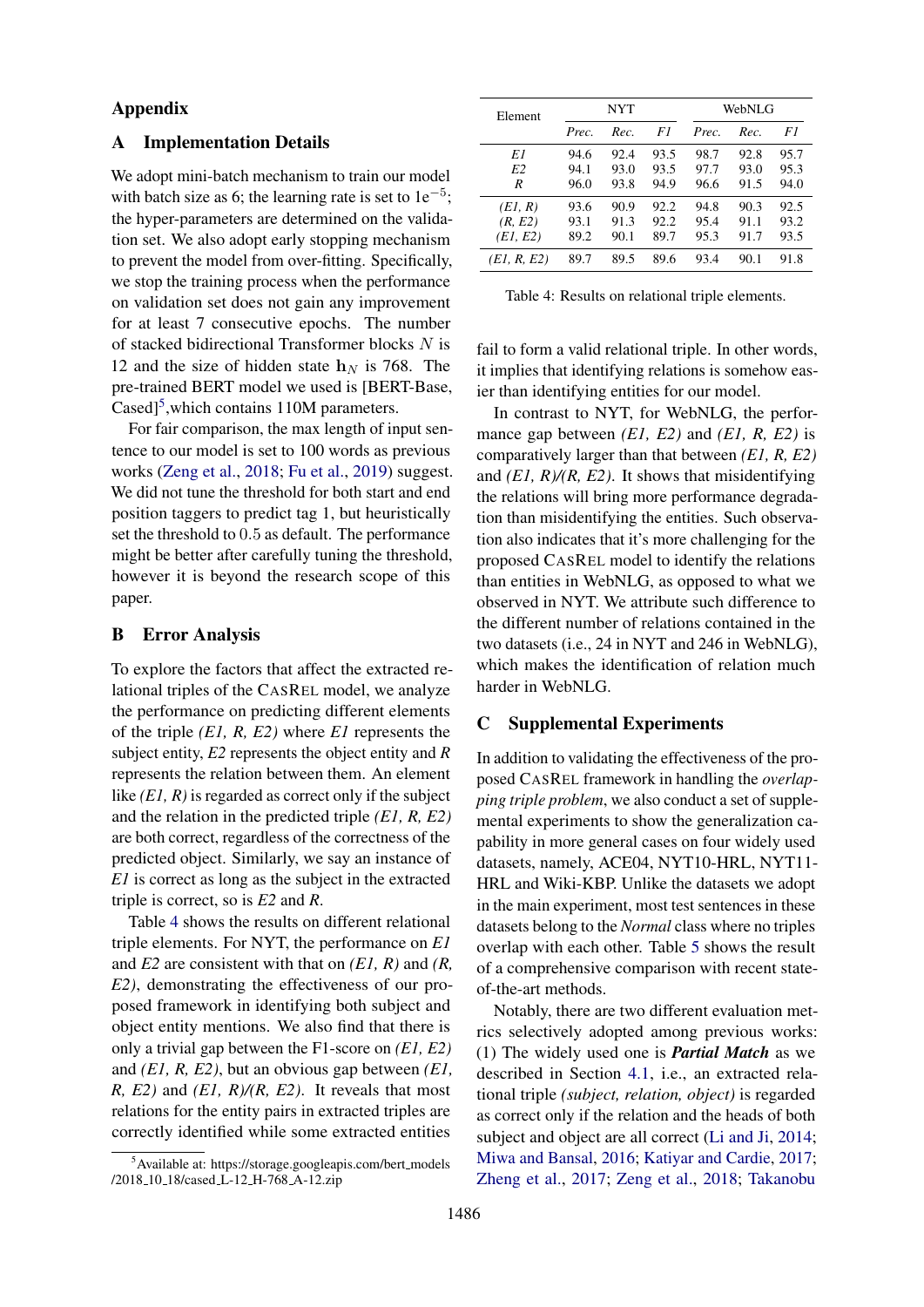<span id="page-11-0"></span>

|                                   | Partial Match |      |           |                          |           |      |       |          | Exact Match |       |      |      |
|-----------------------------------|---------------|------|-----------|--------------------------|-----------|------|-------|----------|-------------|-------|------|------|
| Method                            | ACE04         |      | NYT10-HRL |                          | NYT11-HRL |      |       | Wiki-KBP |             |       |      |      |
|                                   | Prec.         | Rec. | F1        | Prec.                    | Rec.      | F1   | Prec. | Rec.     | F1          | Prec. | Rec. | F1   |
| Chan and Roth (2011)              | 42.9          | 38.9 | 40.8      |                          |           |      |       |          |             |       |      |      |
| MultiR (Hoffmann et al., 2011)    |               |      |           |                          |           |      | 32.8  | 30.6     | 31.7        | 30.1  | 53.0 | 38.0 |
| $DS-Joint$ (Li and Ji, 2014)      | 64.7          | 38.5 | 48.3      | $\overline{\phantom{0}}$ |           |      |       |          |             |       |      |      |
| FCM (Gormley et al., 2015)        |               |      |           |                          |           |      | 43.2  | 29.4     | 35.0        |       |      |      |
| SPTree (Miwa and Bansal, 2016)    |               |      |           | 49.2                     | 55.7      | 52.2 | 52.2  | 54.1     | 53.1        |       |      |      |
| CoType $(Ren et al., 2017)$       |               |      |           |                          |           |      | 48.6  | 38.6     | 43.0        | 31.1  | 53.7 | 38.8 |
| Katiyar and Cardie (2017)         | 50.2          | 48.8 | 49.3      | $\overline{\phantom{0}}$ |           |      |       |          |             |       |      |      |
| NovelTagging (Zheng et al., 2017) |               |      |           | 59.3                     | 38.1      | 46.4 | 46.9  | 48.9     | 47.9        | 53.6  | 30.3 | 38.7 |
| ReHession (Liu et al., 2017)      |               |      |           |                          |           |      |       |          |             | 36.7  | 49.3 | 42.1 |
| CopyR $(Zeng et al., 2018)$       |               |      |           | 56.9                     | 45.2      | 50.4 | 34.7  | 53.4     | 42.1        |       |      |      |
| HRL (Takanobu et al., 2019)       |               |      |           | 71.4                     | 58.6      | 64.4 | 53.8  | 53.8     | 53.8        |       |      |      |
| PA-LSTM-CRF (Dai et al., 2019)    |               |      |           |                          |           |      |       |          |             | 51.1  | 39.3 | 44.4 |
| <b>CASREL</b>                     | 57.2          | 47.6 | 52.0      | 77.7                     | 68.8      | 73.0 | 50.1  | 58.4     | 53.9        | 49.8  | 42.7 | 45.9 |

Table 5: Relational triple extraction results of different methods under *Partial Match* and *Exact Match* metrics.

[et al.,](#page-9-13) [2019;](#page-9-13) [Li et al.,](#page-8-17) [2019;](#page-8-17) [Fu et al.,](#page-8-4) [2019\)](#page-8-4); (2) The stricter but less popular one is *Exact Match* adopted by [Dai et al.](#page-8-16) [\(2019\)](#page-8-16), where an extracted relational triple *(subject, relation, object)* is regarded as correct only if the relation and the heads and tails of both subject and object are all correct.

Since some works like [\(Zeng et al.,](#page-9-6) [2018\)](#page-9-6) can't handle multi-word entities and can only be evaluated under the *Partial Match* metric and some works like [\(Dai et al.,](#page-8-16) [2019\)](#page-8-16) are not open-source, it's hard to use a unified metric to compare our model with existing models. To properly compare our model with various baselines, we adopt the *Partial Match* metric for ACE04, NYT10-HRL and NYT11-HRL, and adopt the *Exact Match* metric for Wiki-KBP.

ACE04 We follow the same 5-fold crossvalidation setting as adopted in previous works [\(Li](#page-8-1) [and Ji,](#page-8-1) [2014;](#page-8-1) [Miwa and Bansal,](#page-8-5) [2016;](#page-8-5) [Li et al.,](#page-8-17)  $2019$ ) and use the code<sup>[6](#page-11-1)</sup> released by [\(Miwa and](#page-8-5) [Bansal,](#page-8-5) [2016\)](#page-8-5) to preprocess the raw XML-style data for fair comparison. Eventually, it has 2,171 valid sentences in total and each sentence contains at least one relational triple.

<span id="page-11-1"></span>NYT10-HRL & NYT11-HRL NYT corpus has two versions: (1) the original version of which both the training set and test set are produced via distant supervision by [Riedel et al.](#page-9-11) [\(2010\)](#page-9-11) and (2) a smaller version with fewer relation types, where the training set is produced by distant supervision while the test set is manually annotated by [Hoffmann et al.](#page-8-14) [\(2011\)](#page-8-14). Here we denote the original one and the smaller one as NYT10 and NYT11, respectively. These two versions have been selectively adopted and preprocessed in many different ways among various previous works, which may be confusing sometimes and lead to incomparable results if not specifying the version. To fairly compare these models, HRL [\(Takanobu et al.,](#page-9-13) [2019\)](#page-9-13) adopted a unified preprocessing for both NYT10 and NYT11, and provided a comprehensive comparison with previous works using the same datasets. Here we denote the preprocessed two versions as NYT10- HRL and NYT11-HRL.

For fair comparison, we use the preprocessed datasets released by [Takanobu et al.](#page-9-13) [\(2019\)](#page-9-13), where NYT10-HRL contains 70,339 sentences for training and 4,006 sentences for test and NYT11-HRL contains 62,648 sentences for training and 369 sentences for test. We also create a validation set by randomly sampling 0.5% data from the training set for each dataset as in [\(Takanobu et al.,](#page-9-13) [2019\)](#page-9-13).

Wiki-KBP We use the same version as [Dai et al.](#page-8-16) [\(2019\)](#page-8-16) adopted, where the training set is from [\(Liu](#page-8-15) [et al.,](#page-8-15) [2017\)](#page-8-15) and the test set is from [\(Ren et al.,](#page-9-4) [2017\)](#page-9-4). It has 79,934 sentences for training and 289 sentences for test. We also create a validation set by randomly sampling 10% data from the test set as [Dai et al.](#page-8-16) [\(2019\)](#page-8-16) suggested.

Dataset Study As stated beforehand, these datasets are not suitable for testing the overlapping problem. To further explain this argument, we analyze the datasets in detail and the statistics are shown in Table [6.](#page-12-0) We find that the test data in these datasets suffer little from the so-called *overlapping triple problem* since the sentences contain few overlapping triples. Even worse, we also find that the